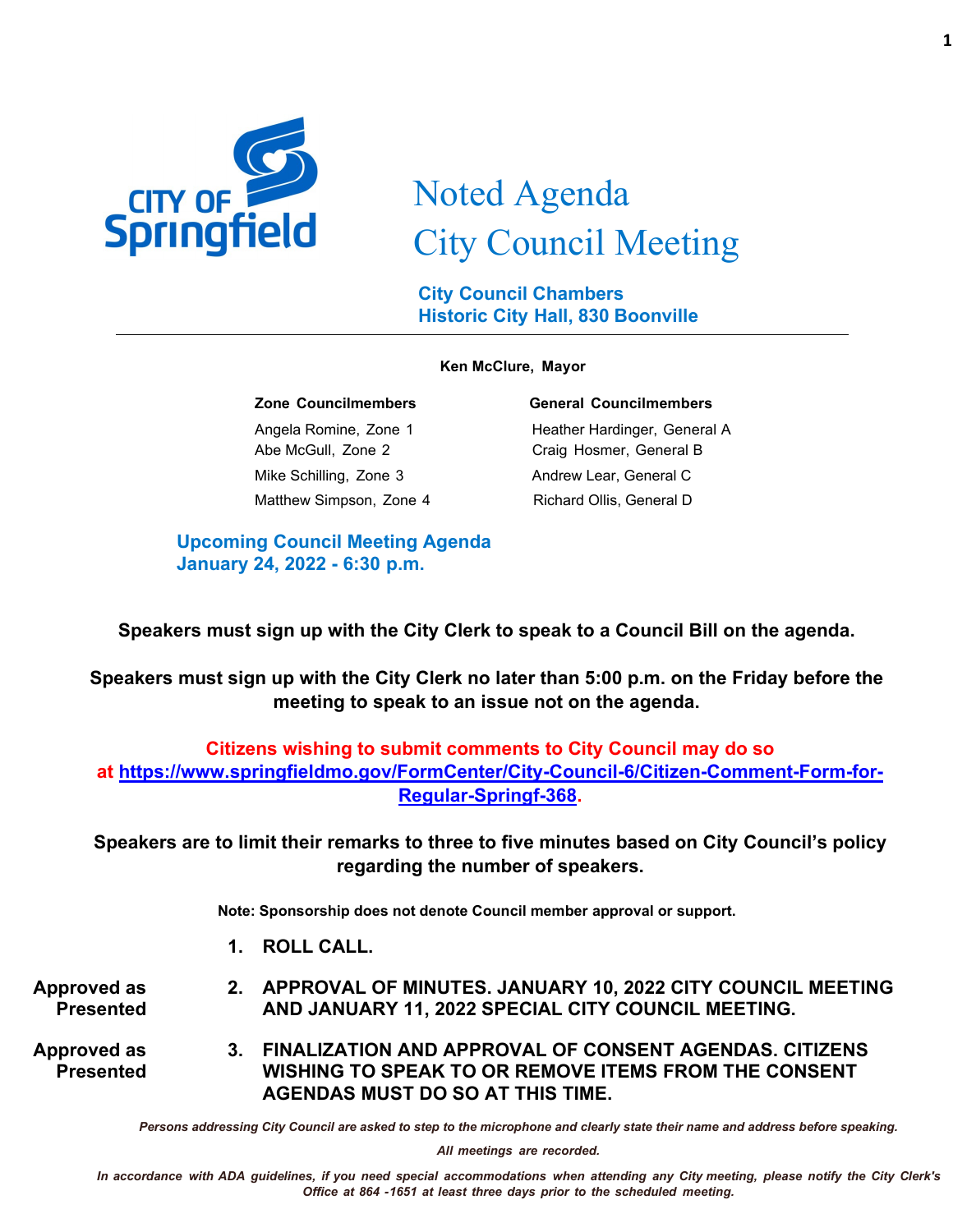# **4. CEREMONIAL MATTERS.**

# **10612 5. Council Bill 2022-030 (McClure)**

A resolution recognizing Bill Weaver for his forty-five years of dedicated service as an employee of the City of Springfield.

# **6. CITY MANAGER REPORT, PUBLIC HEALTH DIRECTOR REPORT, AND RESPONSES TO QUESTIONS RAISED AT THE PREVIOUS CITY COUNCIL MEETING.**

# **7. SECOND READING AND FINAL PASSAGE. Citizens Have Spoken. May Be Voted On.**

# **27629 8. Council Bill 2022-002 (Schilling)**

A special ordinance approving the Amended Petition for the Glenstone and Kearney Community Improvement District; authorizing the City Manager to execute an Amended and Restated Cooperative Agreement between the City of Springfield, the Glenstone and Kearney Community Improvement District, and Missouri Commercial Development, LLC; and directing the City Clerk to notify the Missouri Department of Economic Development and the Greene County Clerk of the amendments. (Staff recommends approval.)

# **6702 9. Council Bill 2022-003 (Simpson)**

A general ordinance amending the Springfield Land Development Code, Section 36-306, 'Official zoning map and rules for interpretation,' by rezoning approximately 38.95 acres of property generally located at 3908, 3972, and 4038 East Woodhue Lane from Planned Development 305 to R-SF, Residential Single-family; establishing Conditional Overlay District No. 206; and adopting an updated Official Zoning Map. (Staff and Planning and Zoning Commission both recommend approval. (By: Hickory Land Company LLC; 3908, 3972 & 4038 East Woodhue Lane; Z-22-2021 w/ COD #206.)

# **6703 10. Council Bill 2022-004 (Schilling)**

A general ordinance amending Chapter 36 of the City Code, Article III, 'Zoning Regulations,' Section 36-451, 'Home Occupations,' to allow acupuncture as a permitted home occupation. (Staff and Planning and Zoning Commission recommend approval.)

# **6704 11. Council Bill 2022-006 (Ollis)**

A general ordinance amending the Springfield City Code, Chapter 58, "Health and Sanitation", Article II "Food and Food Establishments", Division 2, "Restaurants", Section 53 "Permit required; fees, suspension or revocation" to define a process by which City of Springfield food establishment permit holders with permanently discontinuing businesses may apply for a refund of the unused portion of their permit upon application approval by the Director of Public Health.

**Amended 6705**

# **12. Amended Council Bill 2022-007 (Simpson)**

A general ordinance amending the Springfield City Code, Chapter 118, 'Vehicles for Hire,' Article II, 'Taxicabs, Courtesy Cars and Airport Limousines,' Section 118-35, 'Applicability of article; exceptions,' to reflect changes in federal and state law.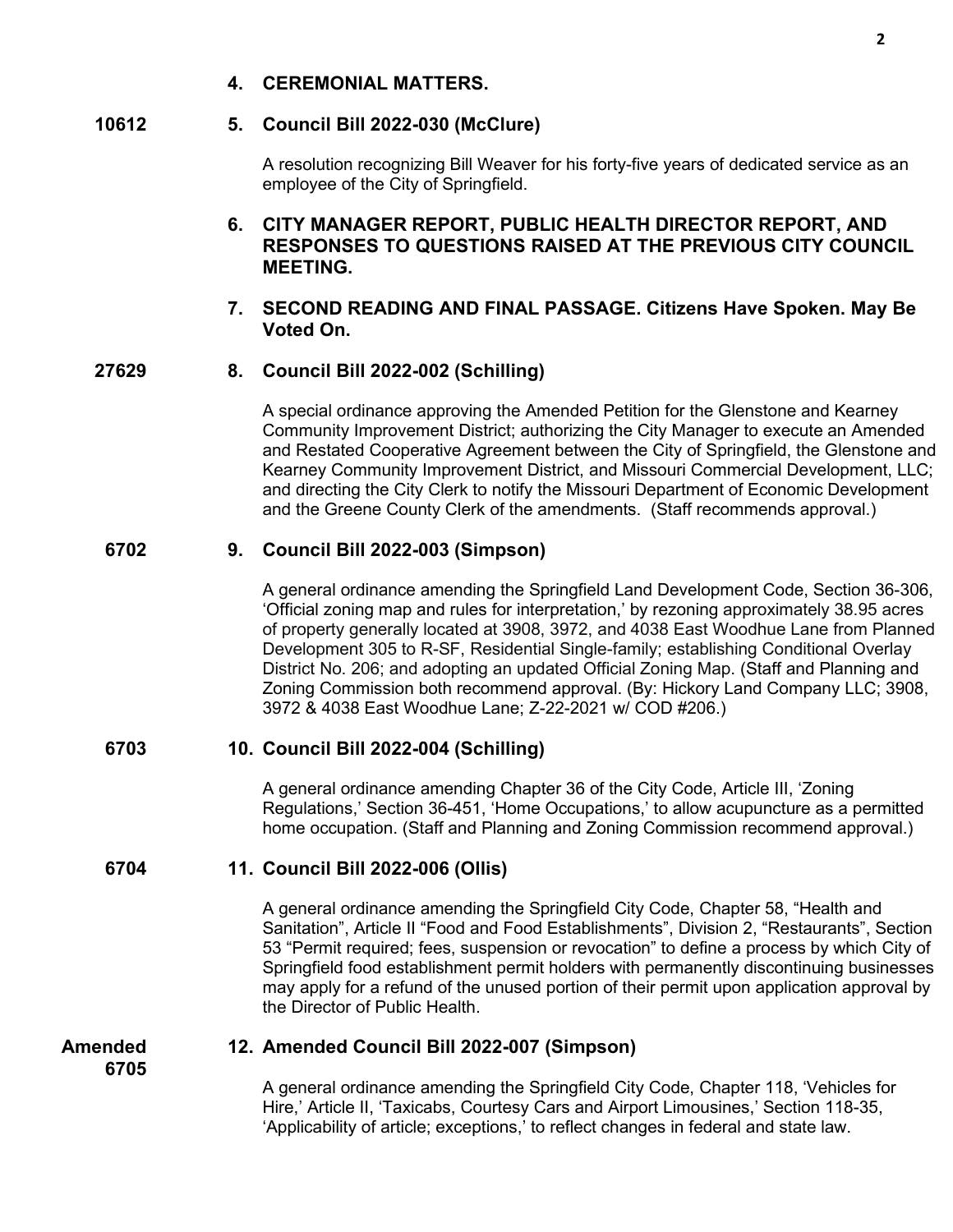### **6706 13. Council Bill 2022-008 (Ollis)**

A general ordinance amending the Springfield City Code, Chapter 96, 'Storm Water,' Article I, 'Flood Control and Water Quality Protection,' by removing the detention fee in lieu of rate table in Section 96-16 and incorporating this fee structure into the annual fee study for regular evaluation and adjustments

# **6707 14. Council Bill 2022-009 (Lear, Hardinger, Schilling, & Simpson)**

A general ordinance amending the Fee Schedule for certain City services as provided in the Springfield City Code, by making such adjustments as provided in the attached "Evaluation of Charges for Municipal Services;" and adopting new fees for certain City services. (The Finance and Administration Committee recommends approval.)

#### **27630 15. Council Bill 2022-010 (Hosmer)**

A special ordinance declaring the necessity of condemning permanent and temporary easements over, under, and through the properties herein described for the purpose of constructing and maintaining sanitary sewers in the Chestnut South Lift Station Relief Sewer Project, #2017PW0007; and authorizing designated officers, or their designees, to do all things necessary to carry out the terms of this Ordinance.

# **27631 16. Council Bill 2022-011 (Lear)**

A special ordinance authorizing the City Manager, or his designee, to enter into a Contract of Obligation with the Missouri Department of Natural Resources whereby the City agrees to financially secure the future closure and post-closure care of all currently active and previously completed portions of the City's Noble Hill Sanitary Landfill.

# **27632 17. Council Bill 2022-012 (Lear)**

A special ordinance amending the budget for Fiscal Year 2021-2022 for the Department of Environmental Services in the amount of Three Million Five Hundred Thousand Dollars (\$3,500,000) to appropriate retained earnings from the Solid Waste Fund for the engineering design, construction, and oversight of the Landfill Office Building Remodel/Expansion and the Lone Pine Recycling Center Improvements.

#### **27633 18. Council Bill 2022-013 (Hosmer)**

A special ordinance authorizing the City Manager, or his designee, to enter into a Wastewater Service Contract and Mutual Aid Agreement with the City of Strafford for the purpose of continuing to provide contract wastewater service to Strafford.

#### **27634 19. Council Bill 2022-014 (Hosmer)**

A special ordinance authorizing the City Manager, or his designee, to enter into a Wastewater Service Contract and Mutual Aid Agreement with the City of Willard for the purpose of continuing to provide contract wastewater service to Willard.

# **27635 20. Council Bill 2022-015 (McGull)**

A special ordinance authorizing the City Manager, on behalf of the City of Springfield, to enter into an Infrastructure Reimbursement Agreement with Buc-ee's Springfield, LLC, for improvements to the I-44 / Mulroy Road interchange, improvements to Mulroy Road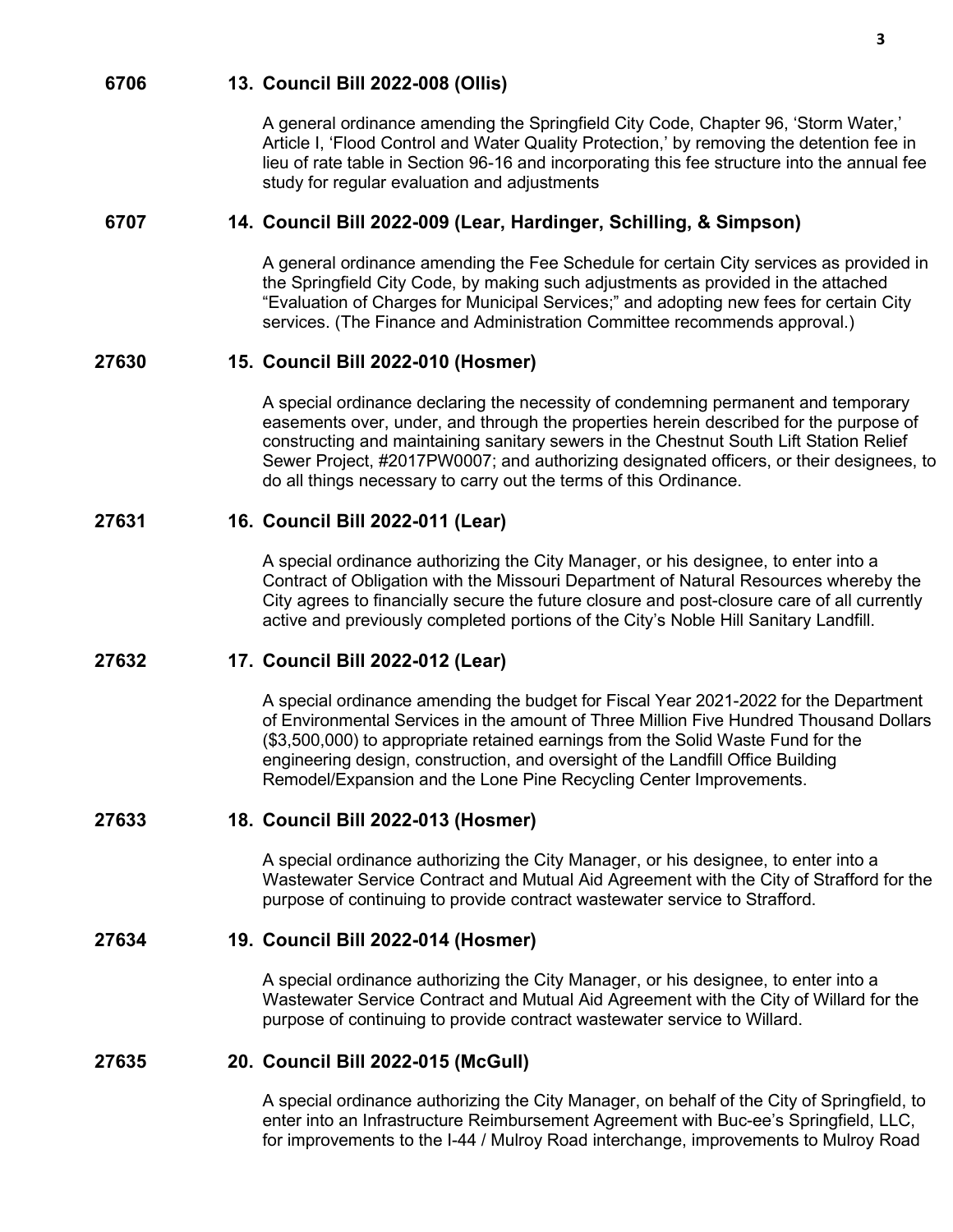north of I-44, and extension of public utilities to facilitate the development of property for the Buc-ee's development.

# **27636 21. Council Bill 2022-016 (Romine)**

A special ordinance authorizing the City of Springfield to dispose of approximately 0.09 acres of property generally located at 532 North Boonville Avenue. (Planning and Zoning Commission and staff recommend approval.)

# **27637 22. Council Bill 2022-017 (Romine)**

A special ordinance authorizing the City Manager, or his designee, to enter into a contract for the sale of certain real estate generally located at 532 North Boonville Avenue and adjacent to the Roy Blunt Jordan Valley Innovation Center, to Missouri State University.

# **6708 23. Council Bill 2022-018 (Hosmer)**

A general ordinance amending the Springfield City Code, Chapter 2, Article III, Division 1, Section 2-92, known as the 'Salary Ordinance,' relating to salary grades for various job titles within the City service in order to provide for pay adjustments for all employees on the Professional, Administrative and Technical Non Union Schedule, the Professional, Administrative and Technical Unclassified Schedule, the Crafts, Trades and Labor Non Union Schedule, the Fire Protection Non Union Schedules, and the Law Enforcement Non Union Schedule, and to department heads; to freeze certain steps of certain grades within the Professional, Administrative, and Technical Non-Union Salary Schedule; and to amend the Commission-Based Supplemental Pay Program; and amending the Fiscal Year 2021-2022 budget for the City in the amount of \$739,300 to appropriate funds for the pay adjustments.

# **27638 24. Council Bill 2022-019 (Schilling)**

A special ordinance adopting and authorizing the Mayor to execute the Third Amendment to the Employment Agreement by and between the City of Springfield, Missouri, and Jason A. Gage; and authorizing payment of salary and benefits to Jason A. Gage in accordance with the provisions set forth therein.

# **27639 25. Council Bill 2022-020 (Schilling)**

A special ordinance adopting and authorizing the Mayor to execute the Third Amendment to the Employment Agreement by and between the City of Springfield, Missouri, and Anita J. Cotter; and authorizing payment of salary and benefits to Anita J. Cotter in accordance with the provisions set forth therein.

# **27640 26. Council Bill 2022-021 (Hardinger)**

A special ordinance authorizing American Rescue Plan Act funds to be paid to eligible full time, non-union employees within the Springfield-Greene County Health Department, the Police Department, and the Fire Department for the purpose of employee retention and adopting a payment schedule for such retention payments; and amending the budget of the City in the amount of \$1,719,700 to appropriate funds for said retention payments.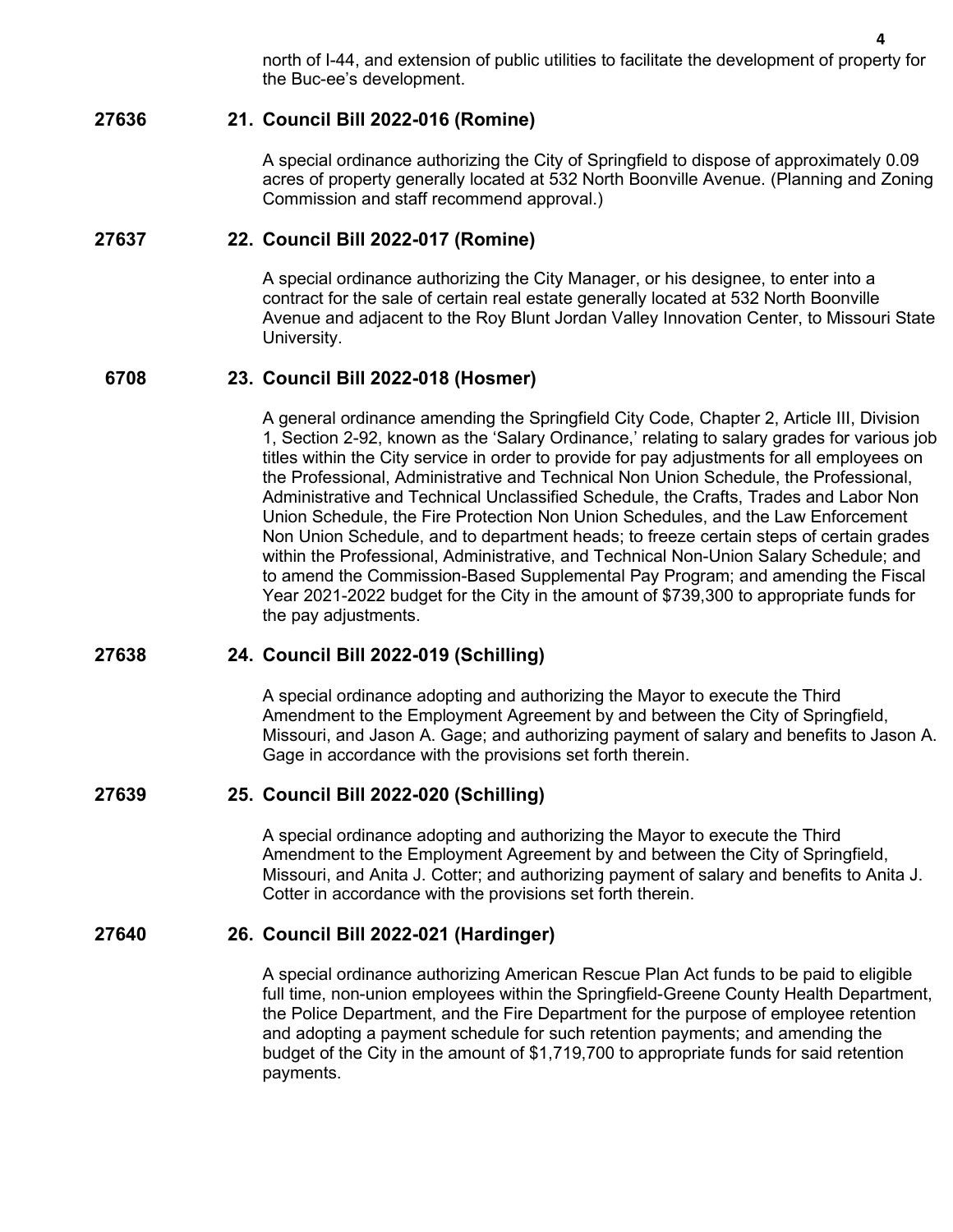### **27641 27. Council Bill 2022-022 (Simpson)**

A special ordinance approving the Second Addendum to the July 1, 2021, Collective Bargaining Agreement between the City and the Southern Missouri Professional Fire Fighters Local 152, the Exclusive Representative of a certain Bargaining Unit within the Springfield Fire Department, to provide for mid-year pay increases and to provide for distribution of certain American Rescue Plan Act funds to members of the Bargaining Unit for the purpose of employee retention; authorizing the City Manager, or his designee, on behalf of the City, to execute and deliver the Second Addendum to the Collective Bargaining Agreement to the Exclusive Representative; and amending the budget of the City in the amount of \$1,670,000 to appropriate funds for said pay increases and retention payments.

#### **27642 28. Council Bill 2022-023 (Ollis)**

A special ordinance approving the Second Amendment to the July 1, 2021, Collective Bargaining Agreement between the City and the Springfield Police Officers Association, Fraternal Order of Police Lodge 22, the Exclusive Representative of a certain Bargaining Unit within the Springfield Police Department to provide for mid-year pay increases and to provide for distribution of certain American Rescue Plan Act funds to members of the Bargaining Unit for the purpose of employee retention; authorizing the City Manager, or his designee, on behalf of the City, to execute and deliver the Second Amendment to the Collective Bargaining Agreement to the Exclusive Representative; and amending the budget of the City in the amount of \$3,055,300 to appropriate funds for said pay increases and retention payments.

### **27643 29. Council Bill 2022-024 (Lear)**

A special ordinance approving the Fourth Amendment to the July 1, 2019, Collective Bargaining Agreement between the City and the International Brotherhood of Electrical Workers, Local No. 753 affiliated with the AFL-CIO, the Exclusive Representative of a certain Bargaining Unit within the Crafts, Trades, and Labor Employee Group, to provide for freezing of certain steps within certain grades, for mid-year pay increases, and to provide for distribution of certain American Rescue Plan Act funds to limited members of the Bargaining Unit for the purpose of employee retention; authorizing the City Manager, or his designee, on behalf of the City, to execute and deliver the Fourth Amendment to the Collective Bargaining Agreement to the Exclusive Representative; and amending the budget of the City in the amount of \$125,300 to appropriate funds for said pay increases and retention payments.

#### **27644 30. Council Bill 2022-025 (Lear)**

A special ordinance approving the Second Amendment to the July 1, 2021, Collective Bargaining Agreement between the City and the International Brotherhood of Electrical Workers, Local No. 753 affiliated with the AFL-CIO, the Exclusive Representative of a certain Bargaining Unit consisting of limited employees within the Professional, Administrative, and Technical Employee Group, to provide for freezing of certain steps within certain grades and for mid-year pay increases for all members of the Bargaining Unit; authorizing the City Manager, or his designee, on behalf of the City, to execute and deliver the Second Amendment to the Collective Bargaining Agreement to the Exclusive Representative; and amending the budget of the City in the amount of \$8,100 to appropriate funds for the pay increases.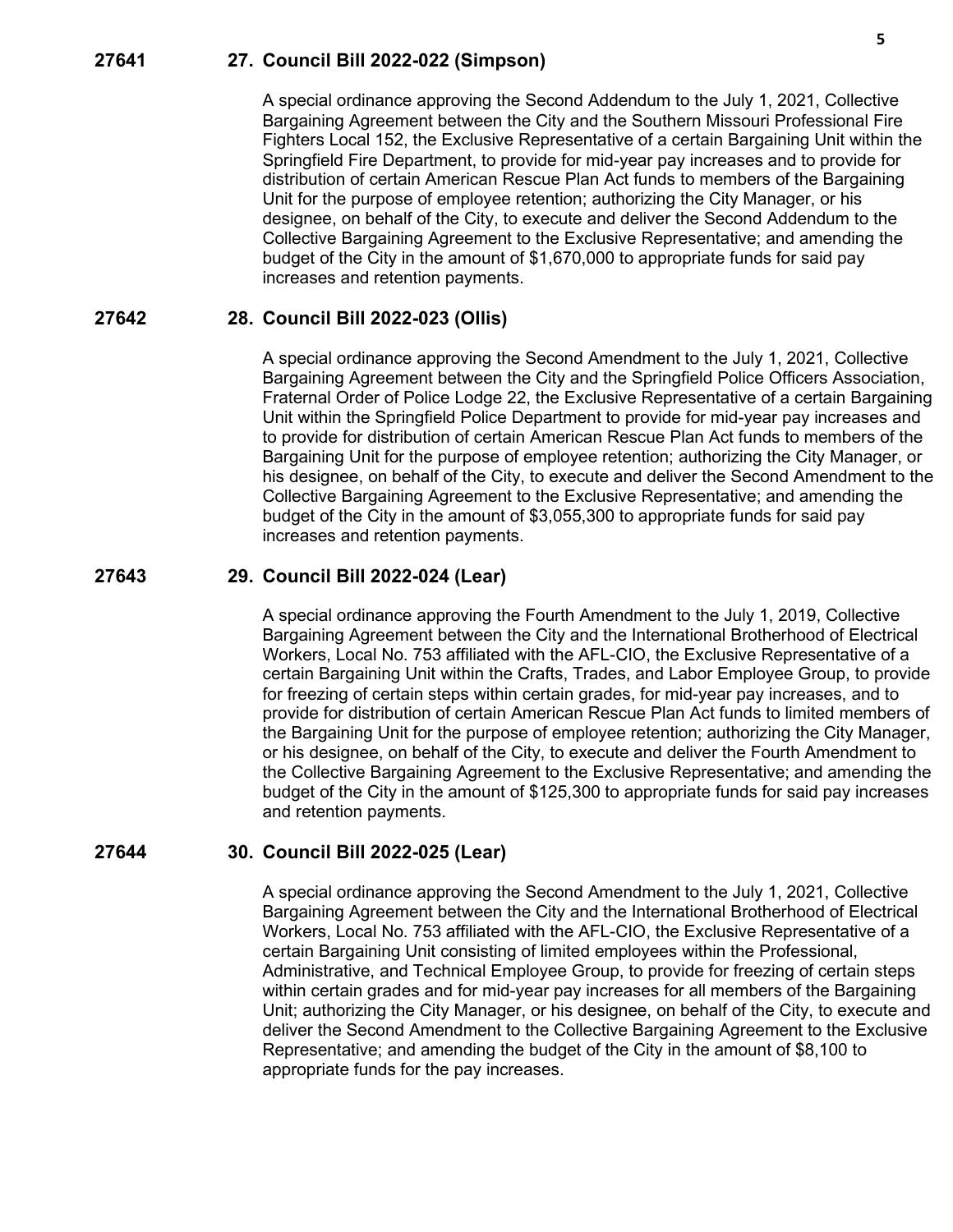# **31. RESOLUTIONS. Citizens May Speak. May Be Voted On.**

#### **10613 32. Council Bill 2022-031 (Schilling)**

A resolution granting a Short-Term Rental Type 2 Permit for the property located at 602 West University Street for the purpose of allowing the establishment of a Short-Term Rental Type 2 pursuant to Section 36-473 of the Land Development Code.

### **33. EMERGENCY BILLS. Citizens May Speak. May Be Voted On.**

#### **27645 34. Council Bill 2022-032 (Lear)**

A special ordinance authorizing the City Manager, or his designee, to accept multiple pieces of equipment from the State's Homeland Security Grant Program to maintain the sustainability and operations of the Springfield Fire Department and the Homeland Security Region-D Bomb Squad, with a collective value of funding in the amount of \$40,989; and declaring an emergency pursuant to City Charter Section 2.12.

#### **27646 35. Council Bill 2022-033(Simpson)**

A special ordinance authorizing the City Manager, or his designee, to accept equipment, funds for travel and technical training, and an extension of warranty support of equipment necessary for the sustainability and operation of the Springfield Fire Department and the Homeland Security Region-D Hazardous Materials Team, with a collective value of \$23,760, from the State's Homeland Security Grant Program; amending the Fiscal Year 2021-2022 budget in the amount of \$4,050 for the purpose of appropriating grant funds; and declaring an emergency pursuant to City Charter Section 2.12.

# **36. PUBLIC IMPROVEMENTS.**

- **37. GRANTS.**
- **38. AMENDED BILLS.**
- **39. COUNCIL BILLS FOR PUBLIC HEARING.**
- **40. FIRST READING BILLS. Citizens May Speak. Not Anticipated To Be Voted On.**

#### **41. Council Bill 2022-034 (Ollis)**

A special ordinance authorizing the City Manager, or his designee, to enter into a Memorandum of Understanding with the Department of Higher Education and Workforce Development, Office of Workforce Development, for the support of the Firefighter Apprenticeship Program.

#### **42. Council Bill 2022-035 (Hardinger)**

A special ordinance authorizing the City Manager, or his designee, to enter into an agreement to accept additional grant funds from the Greene County Senior Citizens' Services Fund Board in the amount of \$97,930 for use by the Springfield-Greene County Health Department; and amending the Fiscal Year 2021-2022 budget in the amount of \$97,930 for the purpose of appropriating the additional grant funds.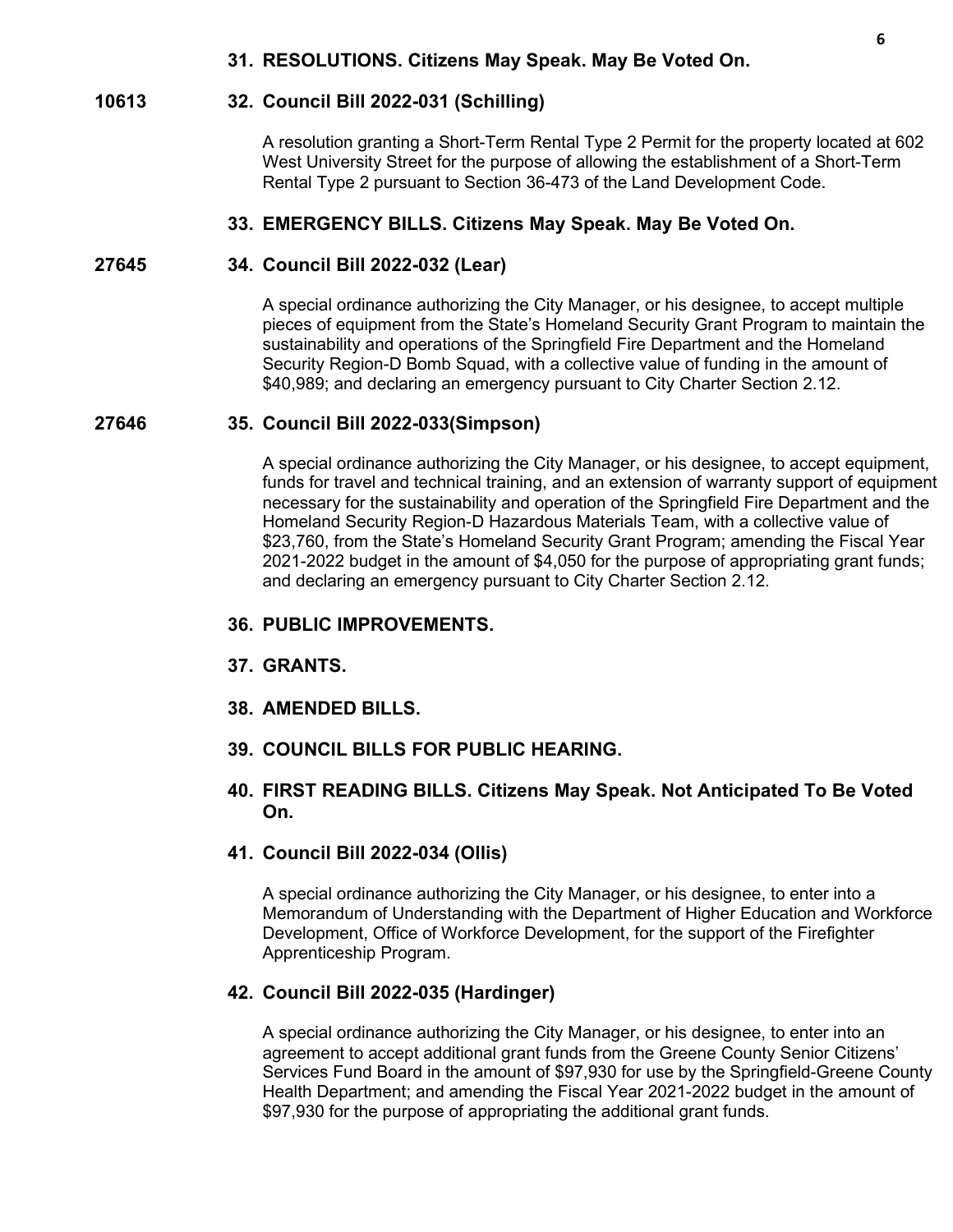# **43. PETITIONS, REMONSTRANCES AND COMMUNICATIONS.**

- **Appeared** Seth Goodwin wishes to address City Council.
- **Did not Appear** Gloria Shelburn wishes to address City Council.
- **Appeared** Victoria Mathis wishes to address City Council.
- **Did not Appear** Gerald Keim wishes to address City Council.
	- **Appeared** David Nokes wishes to address City Council.
	- **Appeared** Tim Havens wishes to address City Council.
- **Did not Appear** Darryl Baker wishes to address City Council.

# **44. NEW BUSINESS.**

- **Referred** Refer the issue of clean air and environmental protection to the Community Involvement Committee.
- **Referred** Refer the issue of requiring recipients of real property tax abatement pursuant to the City's Workable Program to pay prevailing wages to contractors or subcontractors performing labor on associated projects to the Community Involvement Committee.
- **Referred** Refer the issue of adopting a local business preference program for City contracts to the Community Involvement Committee.

As per RSMo. 109.230 (4), City records that are on file in the City Clerk's office and have met the retention schedule will be destroyed in compliance with the guidelines established by the Secretary of State's office.

- **45. UNFINISHED BUSINESS.**
- **46. MISCELLANEOUS.**
- **47. CONSENT AGENDA – FIRST READING BILLS.**
- **48. CONSENT AGENDA – ONE READING BILLS.**
- **49. CONSENT AGENDA – SECOND READING BILLS. See Item #3.**

# **27647 50. Council Bill 2022-026 (Romine)**

A special ordinance authorizing the City Manager, or his designee, to enter into a license agreement with Environmental Works, Inc., for the purpose of installing and maintaining monitoring wells on public property at 2750 West Kearney to monitor groundwater conditions, at no cost to the City.

# **27648 51. Council Bill 2022-027 (McGull)**

A special ordinance authorizing the Director of Planning and Development to accept the dedication of public streets and easements to the City of Springfield, as shown on the Preliminary Plat of Hickory Hills Phase III, generally located at 3908, 3972, and 4038 East Woodhue Lane, upon the applicant filing and recording a final plat that substantially